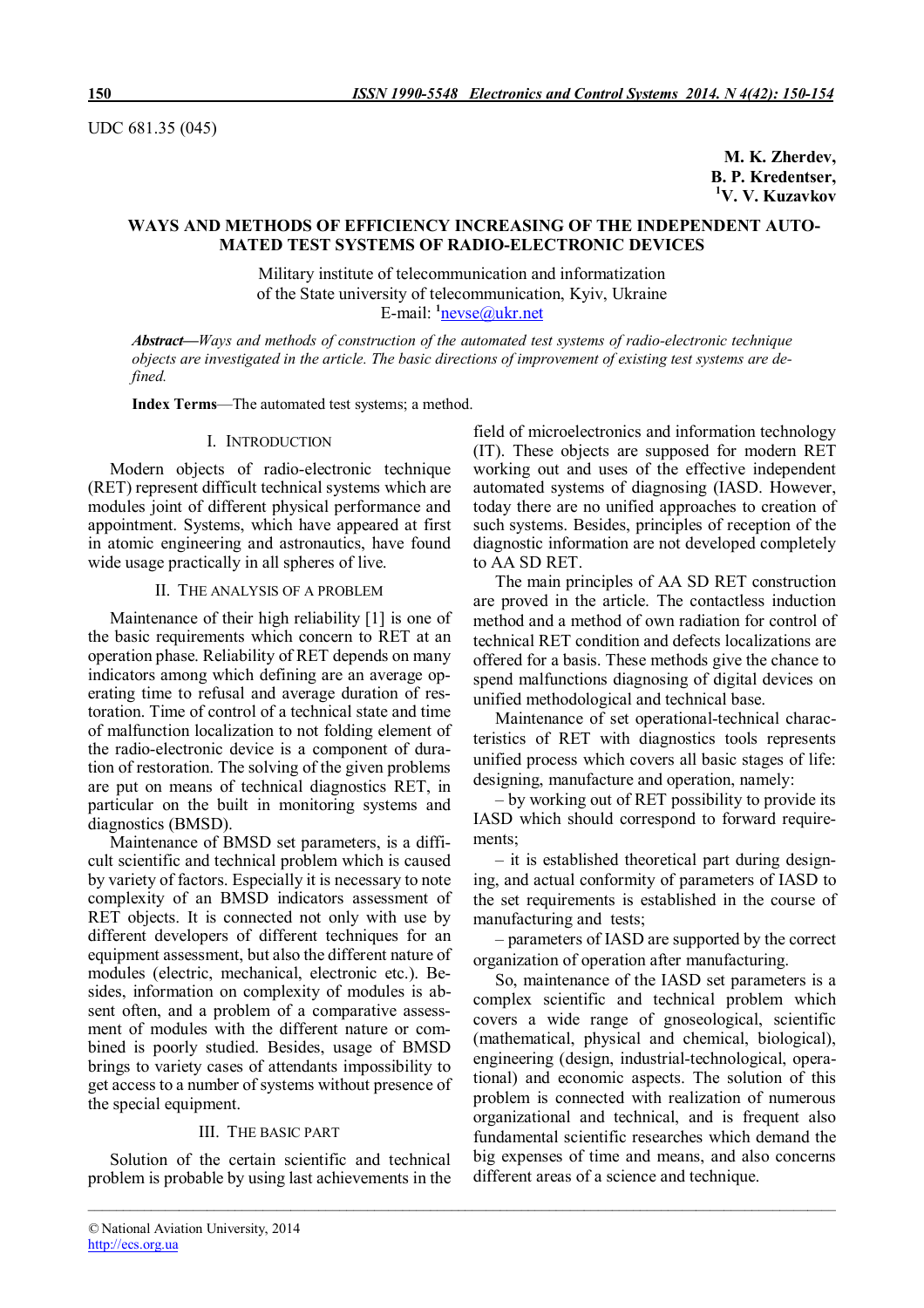The analysis of existing and perspective AA SD RET has found out the basic lacks which are inherent for these.

The first lack is defined by the possibility of control of the greatest possible quantity of types of components of RET objects under condition of maintenance of the set reliability of carrying out of diagnosing for admissible time is one of the basic requirements to IASD. Diagnosing of available digital elements and devices or typical elements of replacement (THESES) existing methods is connected with application of a considerable quantity of measuring devices, measurement of different diagnostic parameters in many control points and low efficiency of information technology usage. Thus necessary accuracy, speed and the diagnosing cost price is not provided. It causes the necessity of a new quality monitoring which would allow providing necessary reliability of diagnosing at reduction of number of diagnostic parameters and control points, automation of measurement of these parameters, usage of the universal measuring device.

The second lack is caused by presence in operation of RET objects which have been designed and made in 70 and 80th years ХІХ century. That leads to discrepancy of СТД possibilities of these RET objects to modern requirements.

The third lack is defined by the absence of complete scientific theory of technical operation of difficult systems, and also the universal engineering techniques of a choice developed on its basis and a substantiation of optimum structures, modes and the organization of system maintenance service and repair of a different special-purpose designation RET objects. Therefore IASD which are realized in RET objects, are under construction by different principles. It use different methods and means of diagnosing carrying out. It leads to that efficiency of existing IASD of RET objects does not meet modern requirements.

The fourth lack is caused by the question of maintenance of high maintainability of RET objects takes away insufficient attention, especially by what are executed on the basis of big and over the big integrated schemes (ВІС, НВІС). Therefore there is no scientifically well-founded system of restoration and repair of RET objects which considers their structure, structure, setting, features of operation.

The fifth lack is caused by absence, and also insufficient working out and realization of new effective methods, algorithms and means of the automated and automatic diagnosing and search of elements of RET object which have refused, that is the indepen-

dent automated systems of diagnosing of RET objects.

These lacks lead to that the independent automated systems of diagnosing of RET objects that constructed on the basis of existing methods and techniques, are ineffective and do not meet modern requirements. Therefore at operation existing and creation of new perspective RET objects it is necessary to define ways and methods of elimination of the given lacks.

RET objects for which control intended IASD are made of a wide range of different radio-electronic devices which are constructed by different principles and technologies. Therefore maintenance of unified approaches to reception and processing of the diagnostic information on a technical condition (TC) of digital devices is the first effective way of achievement of the set characteristics of IASD.

The second effective way of IASD characteristics maintenance is improvement of principles of the organization and AA SD structure during service. For AA SD RET a significant amount of works, in which considered theoretical bases of the organization and structure AA SD of systems of different function is devoted theoretical research of questions of reception and processing of the diagnostic information. In a smaller measure the investigated questions of reception of the diagnostic information for different types of digital devices. However these questions completely define suitability of RET objects to control, it means [2] object fitness to diagnosing and ability of IASD to operative revealing of refusals. At the same time, control maintenance at designing and operation at the expense of construction of optimum AA SD structure and the organization of its work results equipments not only in reduction of idle times, but also essentially raises RET efficiency. For this reason researches of questions of reception and processing of the diagnostic information it should be spent together with studying of different images of construction of IASD and increase RET control.

Thus, it is possible to draw a conclusion on necessity of usage the system approach to maintenance of the set parameters of the independent automated systems of diagnosing of objects RET. Such approach means practical realization of the general dialectic method of knowledge concerning studying of difficult technical objects. The system approach in a broad sense is the complex interconnected consideration of all parties and aspects, stages and directions at the decision of different problems of practice which own high degree of complexity, uncertainty, multi-variant approach and integrity [3].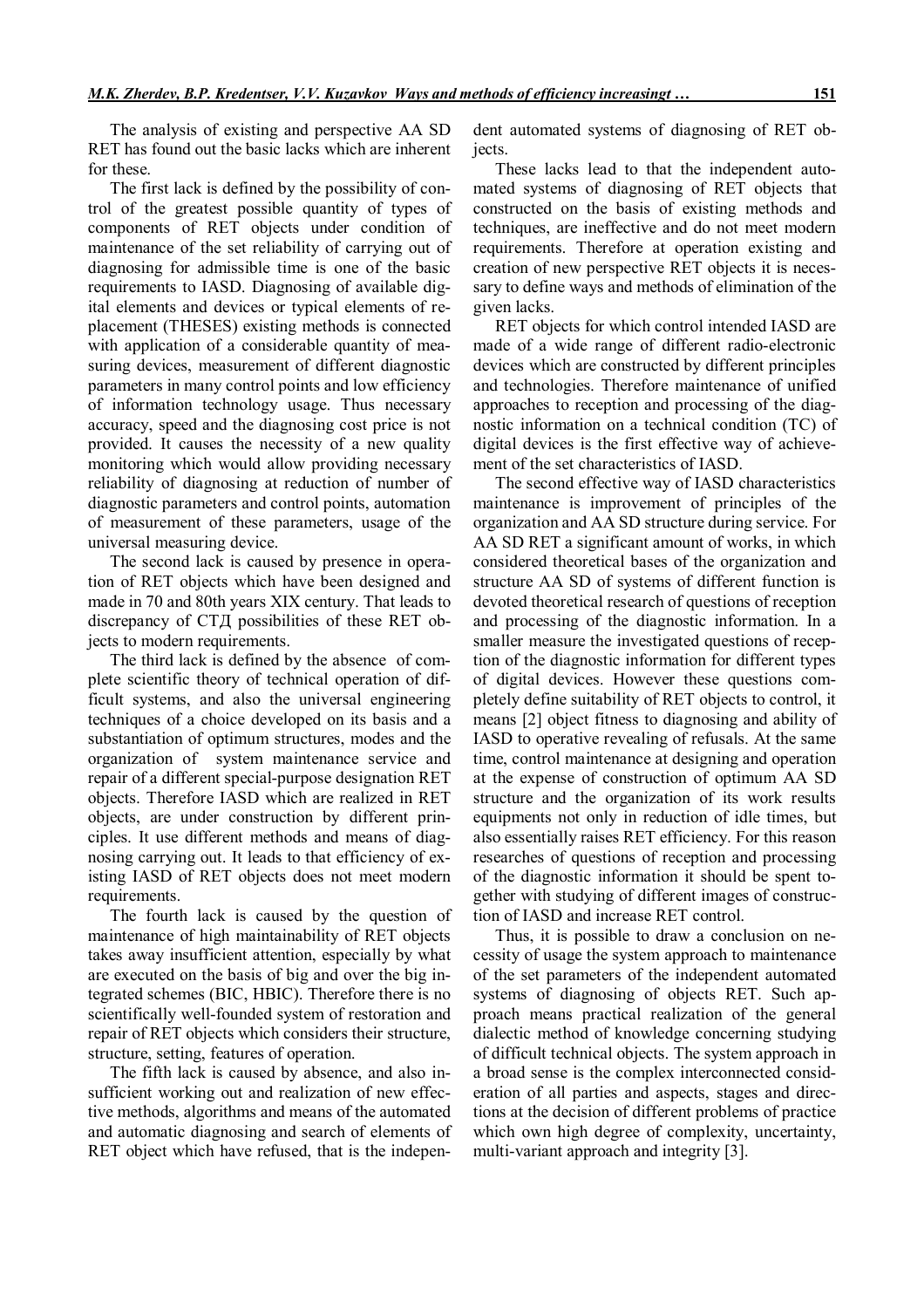From the point of view of methods of reception and processing of the diagnostic information for AA SD RET, realization of the system approach means complex use of mathematical models and diagnosing tests, studying of the general and partial properties of different kinds of IASD for reception and processing of the diagnostic information on a camp of different types of digital devices.

Main principles of the system approach at the task solution on maintenance of the set parameters for the independent automated test systems in RET can be formulated as follows [4]:

1. A principle of the system approach. The given principle gives the chance to consider AA SD in a complex with RET that allows to provide a maximum of an efficiency indicator of its operation.

2. A universality principle. It provides possibility of reception and processing of the diagnostic information for different types of digital schemes with defined time and the period of control and to lead the information on their technical condition to one kind.

3. A hierarchy principle. It defines an order of reception and processing of the diagnostic information from the general systems to separate devices and elements depending on RET structure and methods of IASD construction.

4. A principle of continuous system development. It provides possibility of fast replacement of work algorithms, constant replenishment of IASD databases, and also introduction of new criteria at decision-making.

5. An adaptability principle. It provides possibility to change AA SD structure in certain borders at their realization in different RET.

6. A principle of maintenance of the mutual coordination of the basic characteristics of the independent automated systems of diagnosing with indicators of RET reliability in which these IASD are applied. It means that requirements which are shown to the independent automated systems of diagnosing are proved, proceeding from maintenance of the set level of reliability RET as a whole.

7. A principle of the proportional-consecutive solution of all complexes of interdependent problems which enter into research. The principle provides the solution of problems in strictly certain logic sequence. Thus attention is taken away to the most important and least investigated questions.

8. A principle of integrity maintenance concerning separate stages and problems. Researches which are spent at different stages (studying of properties of digital schemes, their general consideration, research of methods of reception and processing of the diagnostic information, experimental check and practical introduction of the basic scientific results), subordinates of the unified purpose. The results received at separate stages, winning back the subordinated role from a sight of achievement of an overall aim, at the same time can represent and independent interest and influence research process.

9. A principle of the weighed efforts. It provides rational (optimum) distribution of efforts (the limited means) between methods of reception and processing of the diagnostic information on the TC of digital devices according to real conditions and admissions at which problems are solved.

As it is known, cognition process of new quality of the difficult phenomenon (integration) indissolubly intertwines with process of differentiation (decomposition), studying of the separate parties and properties of this phenomenon with application most effective remedies for it knowledge. Therefore the method of separate research and the analysis of compound problems is put in a basis of complex research of diagnosing RET process in conformity to the principles stated above and generalizing synthesis of the received results.

Generalizing certain principles it is possible to draw a conclusion on possibility of construction of highly effective IASD on the basis of use of the advanced achievements in the field of information technology at reception and processing of the diagnostic information.

Therefore it is offered to conduct scientific researches behind following basic directions:

– development of the unified repair, diagnostic modules and control units of a technical condition;

– development of the specialized diagnostic equipment for digital devices;

– development of the automated systems of RET diagnosing with use of information technology.

## IV.DIRECTION OF THE FURTHER RESEARCHES

Direction of the further researches – creation of maintenance technology of the set parameters for AA SD RET. At the present stage of development of a science and technique there is a possibility of creation of technology which will define scientific bases of new methods of reception and processing of the diagnostic information on digital RET devices.

#### **CONCLUSIONS**

The main result of the current research is an invention of algorithm for generalized base and conceal Galois and Fibonacci matrixes the elements As a result of the spent analysis:

Lacks of the existing built in monitoring systems and diagnostics RET are defined.

Main principles and methods of reception and processing of the diagnostic information for AA SD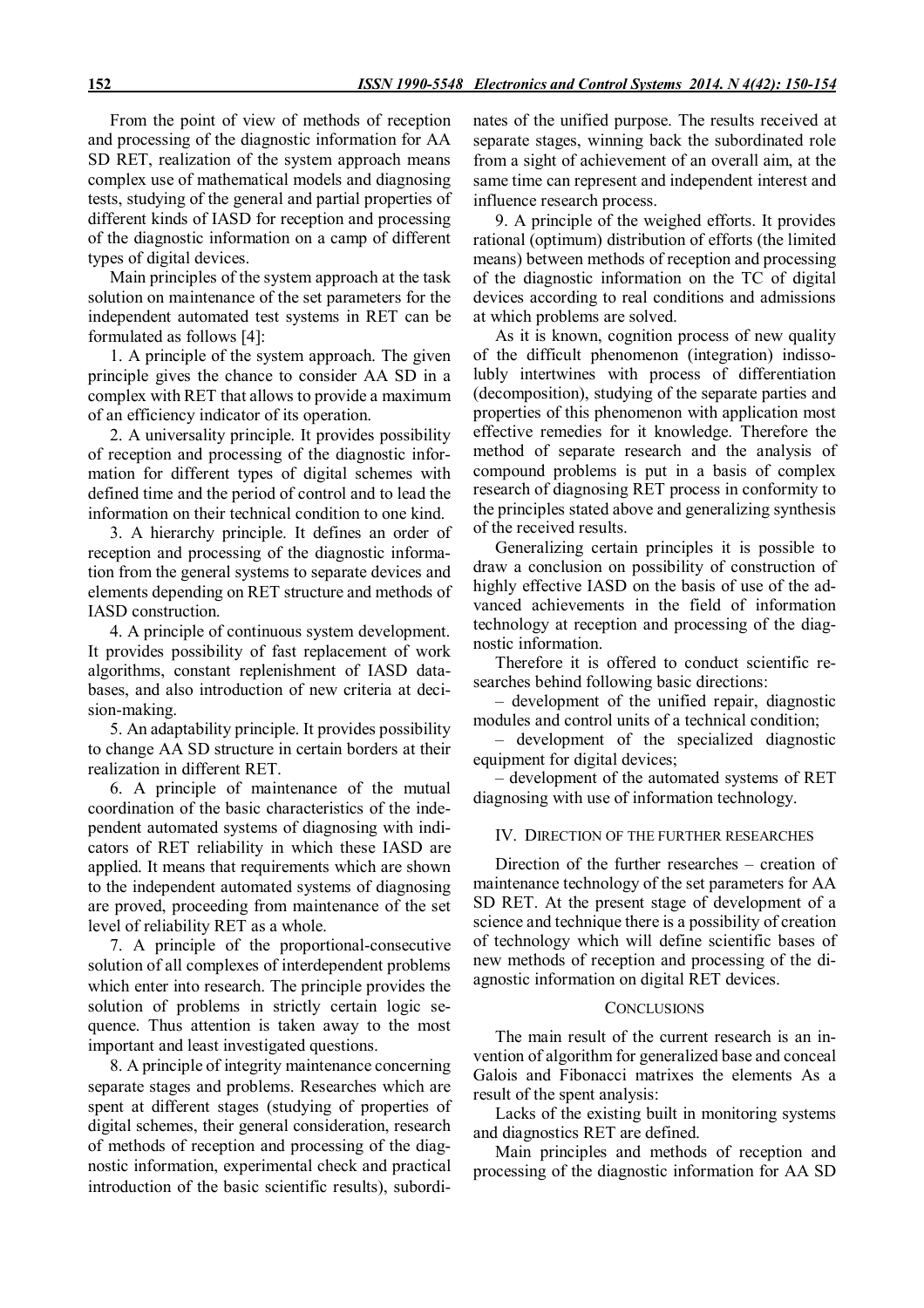RET on the basis of achievements in the field of information technology and microelectronics are defined.

#### **REFERENCES**

[1] Diagnostics of digital and analogue devices of radio-electronic technique: the Monograph/ Vishnyvsky, V. V.; Zherdev, M. K.; Lenkov, S. V.; Protsenko, V. O. under M. K. Zherdev, S. V Lenkov edition. Kyiv: Knowledge of Ukraine, 2009. 220 p. (in Ukraine).

[2] SSU 2389-94. Technical diagnosing and control of a technical state. Defenition /Operating from 1995.01.01. E: Gosstandart of Ukraine. 1995. 20 p. (in Russian).

[3] Zherdev, M. K.; Lenkov S. V.; Kredentser, B. P.; Vishnyvsky V. V. "A problem of reliability assessment of difficult systems in the conditions of aprioristic uncertainty." *Military education and a science: the present and the future: IV International scientifically-practical conference*, on October, 14-16th, 2008: theses. Kyiv, 2008. 66 p. (in Ukraine).

[4] Zherdev, M. K.; Vishnyvsky, V..V.; Sazonov, Yj. I.; Zhirov G. B. "System Improvement of devices repair which contain digital elements." *The Collection of scientific works of Military institute of the Kiev national university of a name of Tarasa of Shevchenko*. Kyiv, 2005. no. 1. pp. 51–56. (in Ukraine).

Received 25 October 2014.

**Zherdev Mykola.** Doctor of engineering sciences. Professor.

Military institute of telecommunication and informatization of the State university of telecommunication, Kyiv, Ukraine Education: Kyiv higher engineering radiotechnical school, Kyiv, Ukraine (1964).

Research area: technical diagnostics.

Publications: more than 450 papers.

**Kredentser Boris.** Doctor of engineering sciences. Professor.

Military institute of telecommunication and informatization of the State university of telecommunication, Kyiv, Ukraine Education: Kyiv higher engineering radiotechnical school, Kyiv, Ukraine (1964). Research area: technical diagnostics.

Publications: more than 500 papers.

**Kuzavkov Vasyl.** Candidate of engineering sciences. Associate professor.

Cientifically organizational department Military institute of telecommunication and informatization of the State university of telecommunication, Kyiv, Ukraine.

Education: Kyiv higher engineering radiotechnical school, Kyiv, Ukraine (1988).

Research area: technical diagnostics.

Publications: 74.

E-mail: nevse@ukr.net

## **М. К. Жердєв, Б. П. Креденцер, В. В. Кузавков. Шляхи і методи підвищення ефективності автономних автоматизованих систем технічного діагностування радіоелектронних пристроїв**

Досліджено шляхи і методи побудови автоматизованих систем технічного діагностування об'єктів радіоелектронної техніки. Визначено основні напрямки вдосконалення існуючих систем технічного діагностування. **Ключові слова**: автоматизовані системи технічного діагностування; метод.

### **Жердев Микола Костянтинович**. Доктор технічних наук. Професор.

Військовий інститут телекомунікацій та інформатизації державного університету телекомунікацій, Київ, Україна. Освіта: Київське вище інженерне радіотехнічне училище, Київ, Україна (1964). Напрям наукової діяльності: технічна діагностика.

Кількість публікацій: більше 450 наукових робіт.

### **Креденцер Борис Петрович.** Доктор технічних наук. Професор.

Військовий інститут телекомунікацій та інформатизації державного університету телекомунікацій, Київ, Україна. Освіта: Київське вище інженерне радіотехнічне училище, Київ, Україна (1964). Напрям наукової діяльності: технічна діагностика. Кількість публікацій: більше 500 наукових робіт.

#### **Кузавков Василь Вікторович.** Кандидат технічних наук. Доцент.

Науково організаційний відділ військовий інститут телекомунікацій та інформатизації державного університету телекомунікацій, Київ, Україна.

Освіта: Київське вище інженерне радіотехнічне училище, Київ, Україна (1988).